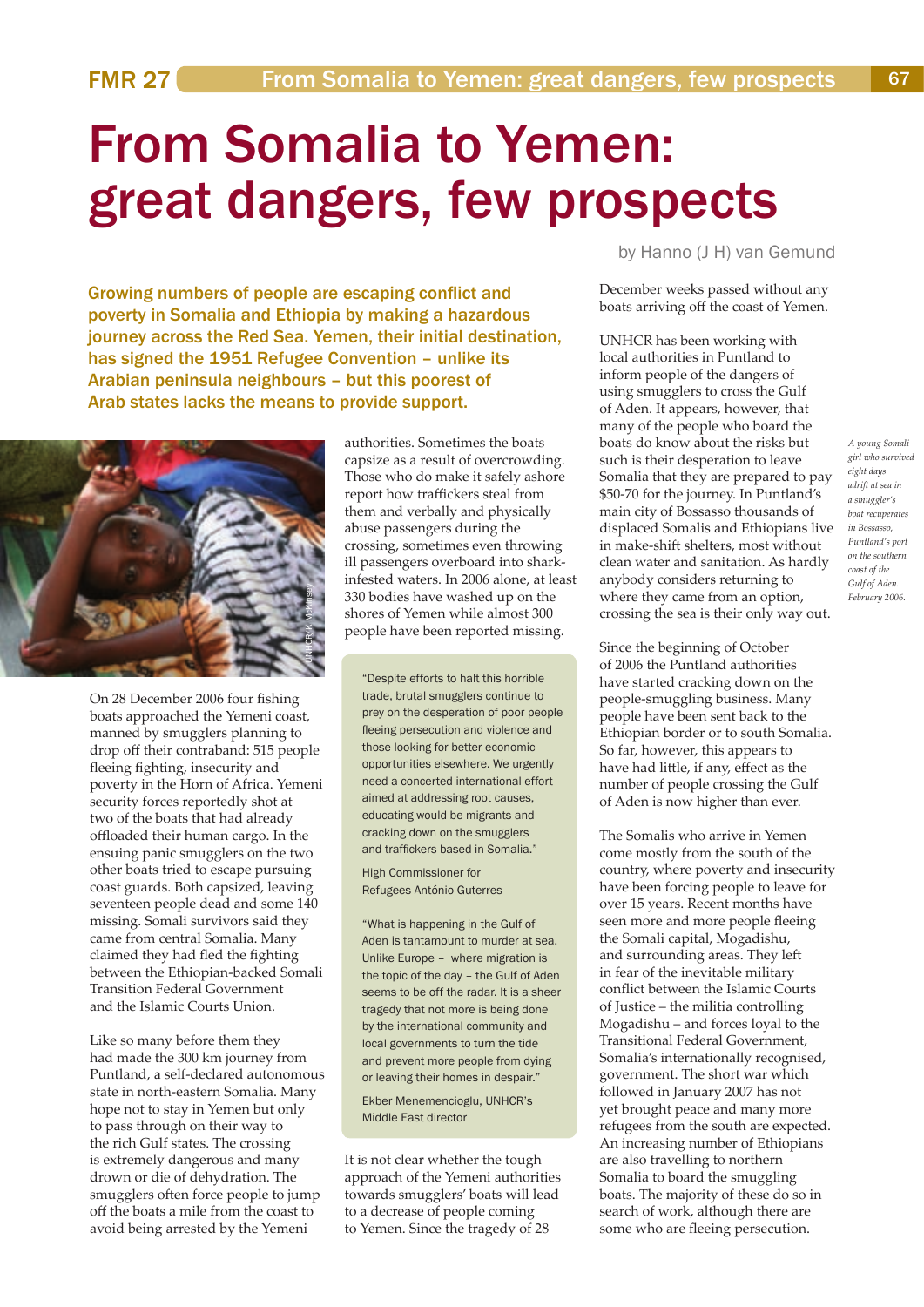No one knows for sure how many Somalis have made their way to Yemen since the collapse of their country's unified government in 1991. The last months of 2006 saw a significant increase in the number of new Somali arrivals: UNHCR registered the arrival of 25,898 migrants in 2006.Yemen has a 2,400 km coastline and it is likely that far more have arrived of whom UNHCR is unaware. Of those officially recorded, no fewer than 13,976 crossed the Gulf of Aden after 1 September after the stormy summer season came to an end. The number of new Ethiopian arrivals is also substantial, with at least 11,727 having arrived on Yemeni shores last year. In total an estimated 95,000 refugees were present in Yemen at the end of December 2006.

The main point of entry is the coastal village of Bir Ali, directly north of Bossasso, 200 km from Yemen's main port of Aden. Close to Bir Ali UNHCR runs a reception centre at Mayfa'a. Here refugees and asylum seekers are registered and provided with basic assistance, including accommodation, food and medical care. Only approximately half of the new arrivals choose to go to

Mayfa'a, with many aiming straight for Sana'a, Aden and the northern border with Saudi Arabia. A mere 5% of the arrivals choose to live in the officially designated refugee camp at Kharaz, an arid and isolated region 165 km west of Aden.

Currently, there are close to 10,000 prima facie refugees residing in Kharaz camp, mostly Somalis. In the camp, UNHCR – with its four implementing partners and the World Food Programme – implements a monthly distribution of food along with a variety of non-food items and provides healthcare, primary education, a school feeding programme, water and sanitation, vocational training, horticultural and income-generating projects and projects specifically targeting and benefiting refugee women.

Yemen is the only country in the Arab peninsula to have signed the 1951 Convention and the 1967 Protocol relating to the status of refugees. In 2000 a National Committee on Refugee Affairs was established comprising representatives from the ministries of Human Rights, Justice, Interior, Foreign Affairs and political security. A legal committee was also set up to draft national refugee legislation. However,

progress on incorporating the Refugee Convention into national legislation has been slower than  $e$ xpected<sup>1</sup> and the draft law is still being discussed in parliament.

Yemen has granted prime facie refugee status to Somalis arriving in the country since the civil war in Somalia caused the first mass influx of refugees in 1988. This generous open-door policy still applies to all Somalis. However, asylum seekers from Ethiopia and Eritrea do not qualify for refugee status the moment they enter Yemen. They are, instead, required to go through UNHCR's refugee status determination process. Iraqis are still governed by the Temporary Protection Regime since the fall of the former regime in April 2003 and the Sudanese from Darfur are afforded similar protection.

At present many non-Somali asylum seekers do not get a chance to be interviewed by UNHCR, as Yemeni officials announced to UNHCR that all non-Somali new arrivals should be detained and deported to their home countries. Consequently, most Ethiopians are detained upon arrival and are waiting to be deported. UNHCR has urged the government to respect its international obligations and to continue keeping its doors

*Henna skillstraining for Somali refugees in Kharaz camp, outside Aden, Yemen. February 2006.*